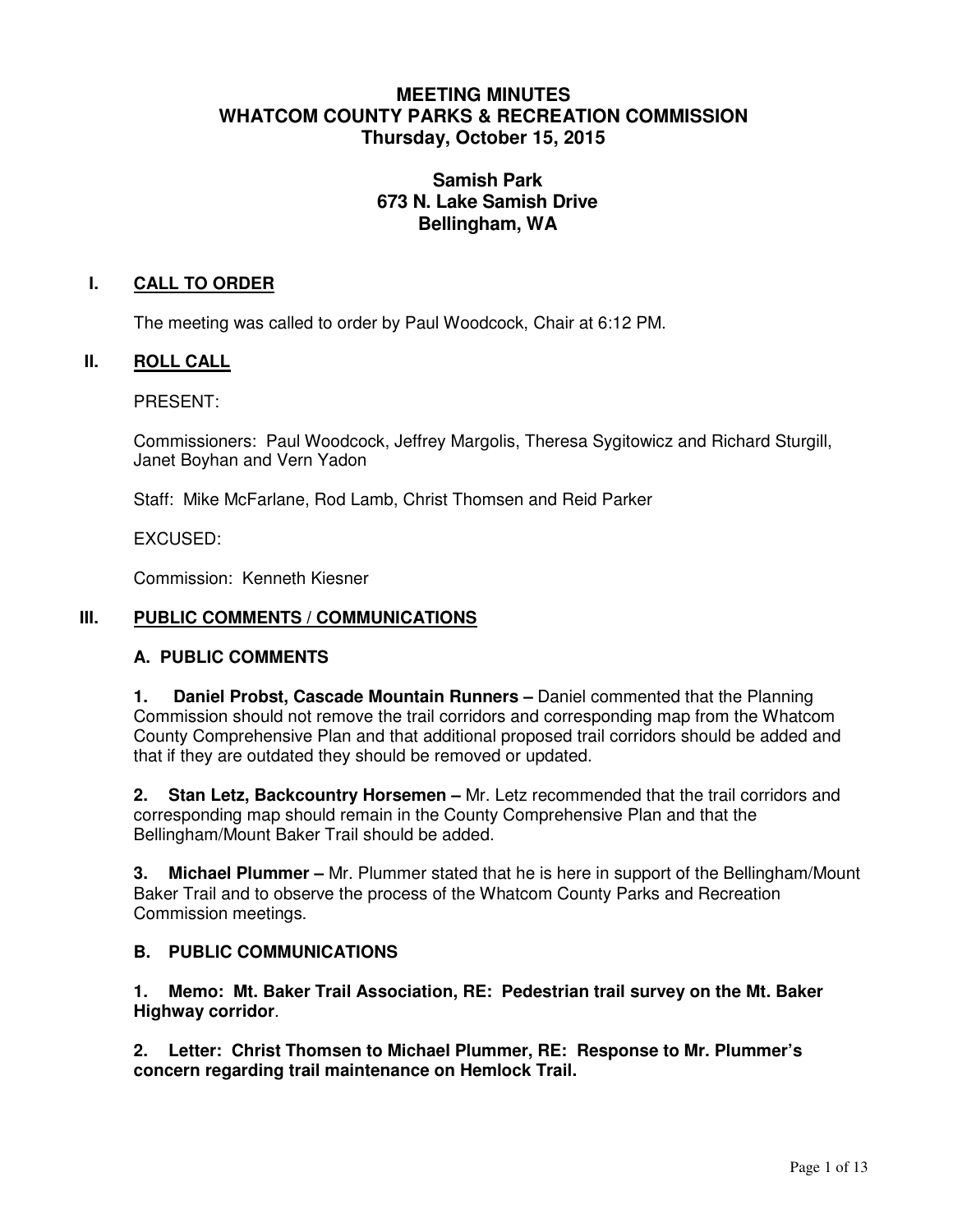**3. Draft Resolution: Daniel Probst, requesting that Whatcom County Council include the Bellingham-Mount Baker Trail corridor in Chapter 9 of the Whatcom County Comprehensive Plan and the Comprehensive Parks, Recreation and Open Space Plan.** 

**4. Email: Daniel Probst to Whatcom County Parks and Recreation Commission, Subject: Bellingham-Mount Baker trail resolution update.** 

### **IV. COMMISSIONER COMMENTS - none**

**A. Commission Communications –** Theresa Sygitowicz requested the floor. The Chair recognized Theresa.

Theresa stated that she is concerned about Commission related emails that come to her personal email address being subject to public disclosure and would like all Commission related emails to go through Mike McFarlane, Parks Director who will then distribute them to the Commission. She requested that all personal emails no longer come to her email address and instead go through the Parks Department.

Paul asked for clarification on the rules of emailing. It is his understanding that Commissioners can receive emails from the public to their personal email address and that the public does have a right to contact Commission members.

Mike stated that the public does have that right. If the email addresses Council actions or agenda items, or is in relation to the duties and responsibilities of the Park Commission, there are no restrictions on being contacted as a Parks Commissioner and that those emails are subject to public disclosure and State archival requirements.

Mike discussed that the most effective way to handle Commission related emails is to forward a copy of the email to the Parks Department and once it is on the County system it is then archived and if there is a public disclosure request the County has the ability to search the system and provide the information requested.

He explained that this would not prevent a search of Commissioner's personal email accounts as the request would most likely include a search of those records for any information regarding Commission business. County Council members manage this issue by replying to any communications received in their private email accounts be sent to the official County Council email account. The Park Commission members could reply with a request to send the email to the Parks Department email.

It was discussed that the challenge to tracking and managing emails is when bits and pieces of email conversations are received. It was discussed that it is good practice to have all emails forwarded or cc'd to the Parks Department for disbursement, to make sure that any emails received and replied to should be cc's to the Park's Department and to select "reply all" when replying to emails as this replies to any email address included in the communication.

# **V. AGENDA**

### **A. OCTOBER 15, 2015 AGENDA**

**MOTION:** It was moved by Theresa Sygitowicz, seconded by Richard Sturgill and passed unanimously to accept the October 15, 2015 Agenda as presented.

### **VI. MINUTES**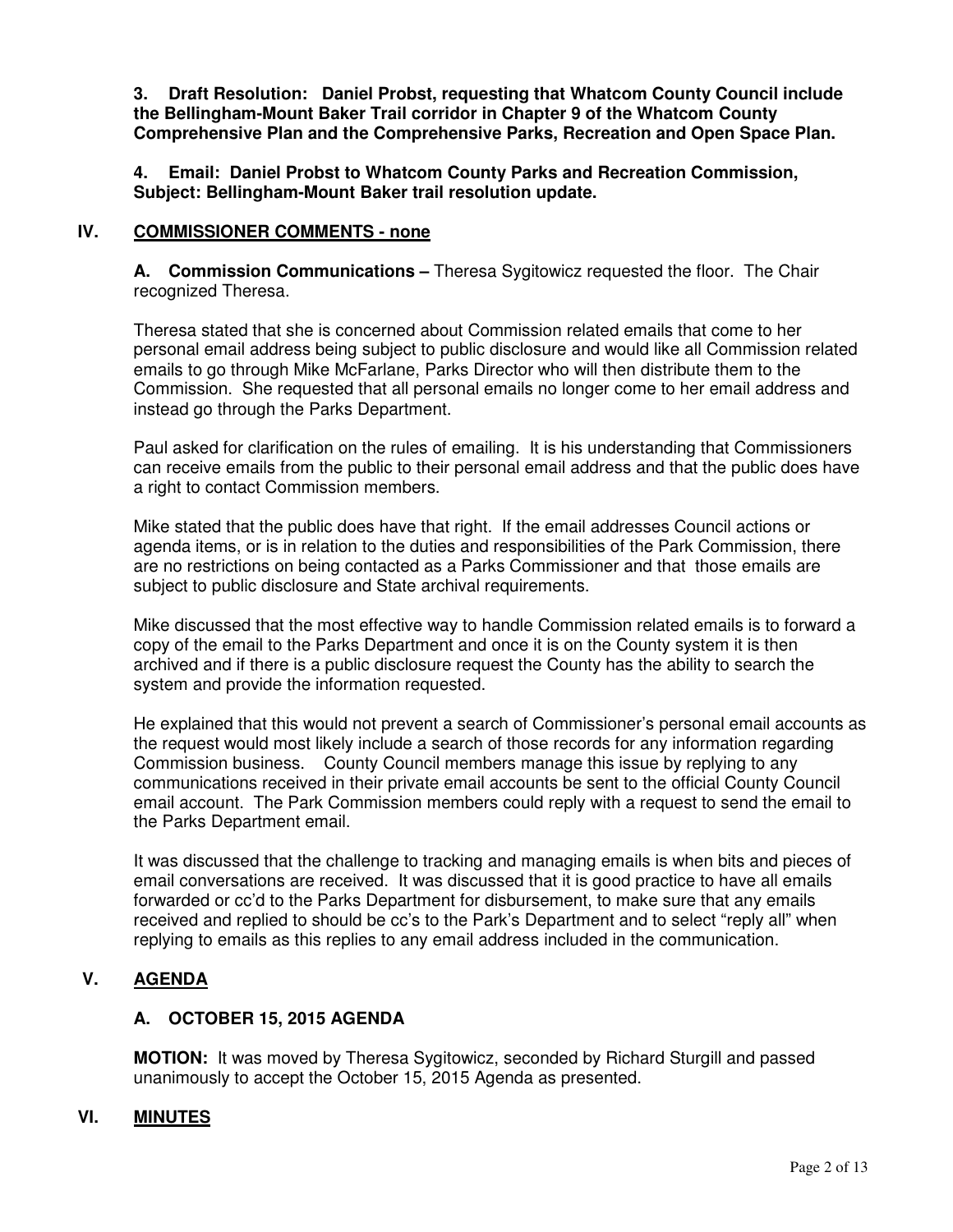There was discussion regarding expanding the content of the transcribed minutes to include more detail or to have the ability to listen to the recorded copy of the meeting. Mike stated that typically the minutes are not transcribed word for word, nor is it a requirement. If a Commission member has concerns that the intent was not captured, a verbatim transcription can be done upon request and settled prior to approving the minutes. In addition, the audio of the meeting is available up to when the Commission approves the minutes then erased as it is not required to be archived.

In addition, if there is a comment made during the meeting that a Commission member would like to have transcribed as stated that can be requested at that time and will then be transcribed as such.

## **A. SEPTEMBER 17, 2015 MINUTES**

**MOTION:** It was moved by Theresa Sygitowicz, seconded by Jeff Margolis and passed unanimously to accept the September 17, 2015 Minutes as submitted.

## **VII. STAFF REPORTS**

## **A. DIRECTOR'S REPORT – MIKE MCFARLANE**

**1. Mid-biannual Budget Adjustment –** Revenues and expenditures are on target.

The Department is requesting that the Range HVAC system funds be brought forward into 2016 because of the previous discussed regarding State budget and grant award delays.

**2. Stimpson Nature Reserve Easement –** The easement adjustment is with Whatcom Land Trust pending their board's consideration.

**3. Northwest Soccer Park –** Mike discussed that The Sports Commission has received a grant for \$1,000,000.00 and are raising an additional \$1,000,000.00 to install lights and artificial turn on two fields to extend the play season.

**4. South Fork Park-VanZandt Community Hall Operation/Maintenance Agreement –** The custodial agreement with the South Fork Valley Community Association has come up for renewal. The Department has drafted an agreement that is being reviewed by legal staff prior to sending it forward to the contractor for approval/signatures.

**5. 2015 Senior Center Participant Survey Results –** Mike provided a copy of the survey results for Commission member review. He provided an overview for the Commission and discussed that it will be going forward to Council and the senior centers.

He discussed that there are a number of partners delivering services to the senior centers, including the Cities of Lynden, Ferndale and Blaine, Pt. Roberts Parks and Recreation District, Jet Oldsters and Whatcom Council on Aging. He explained that the Sumas, Everson, Pt. Roberts and Welcome Centers are operated by the Department and that all but the Welcome, Ferndale and Bellingham centers are owned by other agencies. Mike broke down the operational responsibilities, the involvement of the partners for each center and the programs provided.

The survey provided the demographics and overall satisfaction of each center in terms of the programs, median age, volunteer performance, survey comments and overall satisfaction.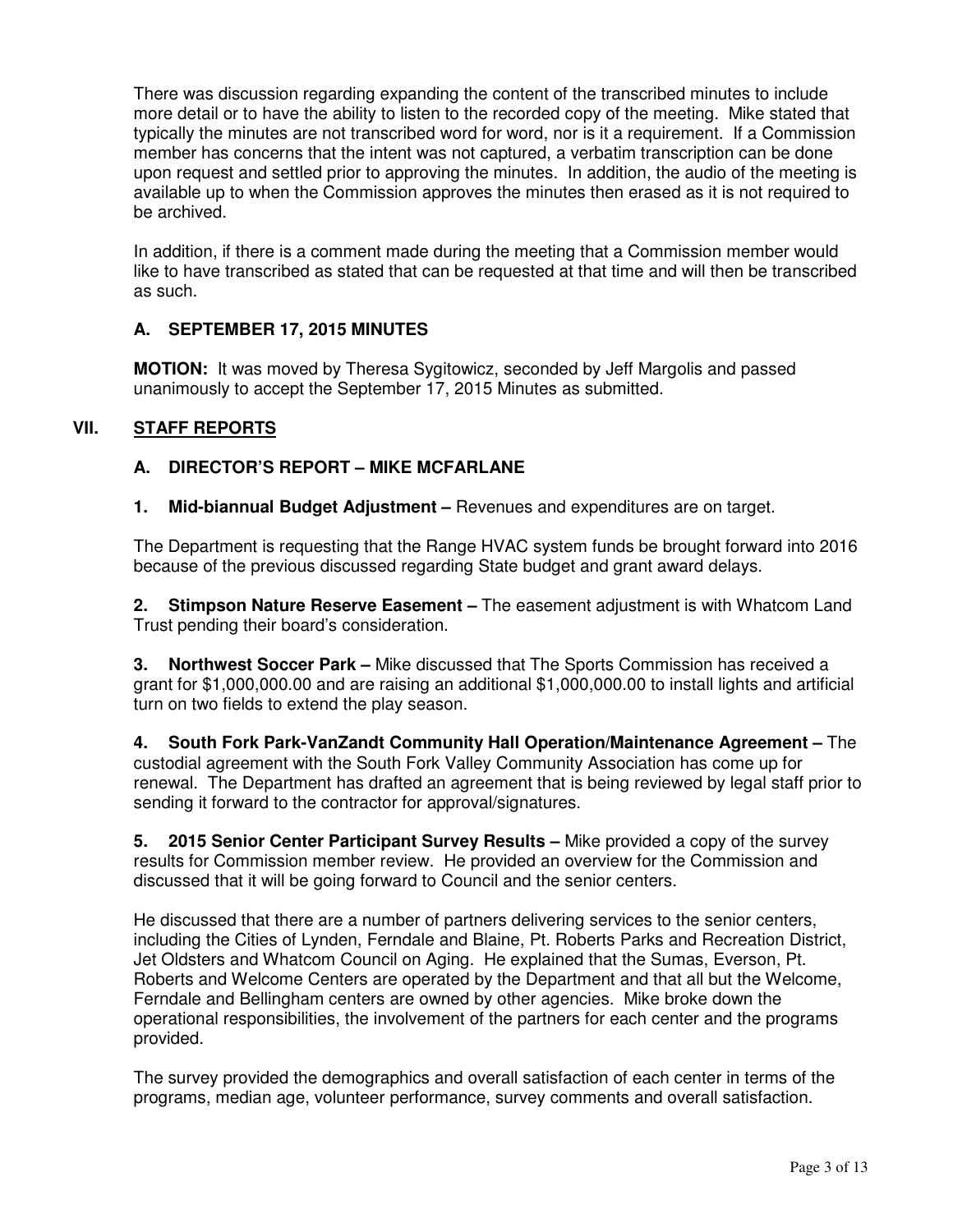**6. East Whatcom Regional Resource Center (EWRRC) –** County Council approved funding for the EWRRC to open a food bank be provided from REET I funds and for the EWRRC to be able to attempt to procure funding for an indoor or covered youth recreational area on site.

It is the plan to use the same model to construct the food bank that was used for the construction of the Center in that the Whatcom County Facilities Management Department will oversee the construction and the construction contract management and the Parks and Recreation Department will continue to manage the EWRRC operations contract.

**7. Contract Agreement Renewal –** Contracts for all the Senior Centers and the East Whatcom Regional Resource Center are due for renewal at the end of 2016. This is a huge task that the Department will begin work on in order to have them ready for signatures around midsummer 2016. All those contracts will need to be included in the budget renewal in November of 2016.

There was a question on whether or not there is a plan for a Senior Center to be located at the East Whatcom Regional Resource Center. Mike stated that the Council on Aging has been considering this location in their discussions but it will depend on the ability of the Northwest Regional Council and San Juan Nutrition Program to take on the additional expenditures since the Federal government has reduced funding for the meal program.

The County added funding two years ago at the request of the Council on Aging and additional funds were awarded to the Park Department maintenance budget for utility increases for the Bellingham and Ferndale Centers.

**8. Birch Bay Community Park –** The Beach Park Committee is going to request an additional \$50,000.00 from the Blaine/Birch Bay Park and Recreation District to be used as a local match for an upcoming grant application. Mike explained that this is a two year cycle and that the grant application will be submitted this spring, ranking notification should be received toward the end of 2016 and if approved, funds would be awarded in 2017 and work begun in 2018. Because of the cycle the Department will need to plan ahead in order to be in a position to move forward if funds are awarded, therefore Rod will begin working with the community plan after the first of the year.

Public Works is currently working on the designs for the trail and berm project along Birch Bay Drive and have requested the use of the park site next winter for materials storage. This will work for the Department and the community as it will provide use of the site during the summer season for special event and special events staging.

Because the County Executive is committed to being the least disruptive to the businesses that make their living in terms of the tourism season in the summertime Public Works will begin transporting materials during the off season.

In addition, using the park site for staging this project will provide a substantial savings to the County.

There was some discussion regarding a report of vagrant camps on the Community Park site. Mike stated that there is not a vagrant camp on the Birch Bay Community site. It is a large open and mowed grassy area. The only thing on the site is the building that is going to be torn down. He explained that there may be some confusion in that there is a vagrant camp on one of the parcels that was being considered for acquisition for the community park but the County did not acquire that piece.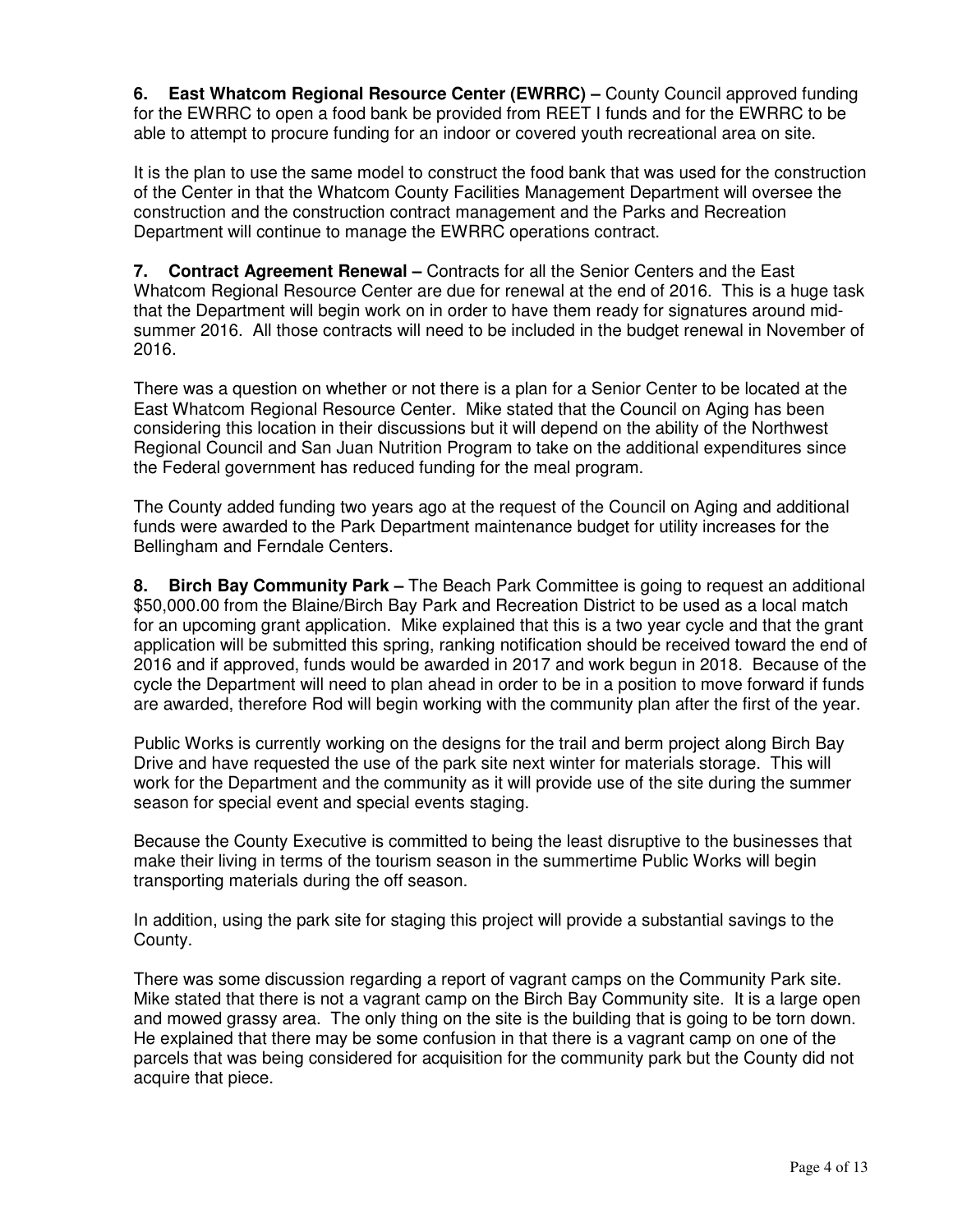The Birch Bay Chamber of Commerce is asking about the possibilities of installing water and electrical on the site that they could use during their events. This would alleviate the necessity of running a hose from the condominiums and using a generator for the electric.

There is an existing water line on site that provided water to the building that will be demolished and it there is the possibility of installing an electrical panel on an existing pole on a temporary basis that could be removed once the Public Works begins using that site as a staging area.

The Department is not opposed to the installation but the Chamber would have to provide 100% of the funding to make this happen. In addition, the water district would need to be agreeable and it could not include any unground trenching because of cultural resource considerations.

**9. Lummi Island Quarry Acquisition –** The Lummi Heritage Trust has purchased the quarry on Lummi Island. They have acquired bridge funding that will provide funding into January. The County has committed \$400,000.00. The Department is working through that process and drafting a public conservation easement for access.

The Lummi Heritage Trust will be the primary manager and operator-owner of that property.

**10 Conservation Futures Fund Presentation –** Mike is providing a presentation on the Conservation Futures Fund at the October 27, 2015 committee meeting. They have asked for an update in terms of Parks, Conservation Futures and PDR Program expenditures.

The Parks Department does not have any involvement with the PDR or the Agricultural Programs, they are managed by Planning and Development Services, but it does receive funds from the programs for acquisitions of park lands and easements.

**11. Smith Creek –** The Department, the County Executive and the County Public Works Director met with concerned citizens to discuss the hazards that this particular corridor presents, their concerns the about trail use and debris build ups and the steps that are being taken to reduce the possibility of another event such as the 1983 event that resulted in the loss of homes.

Mike discussed that the 1983 event was a two stage event. There was a buildup of debris higher up in the valley and stream and when it released it hit the bridge, formed a dam and when that released the bridge and some homes were deposited in the lake.

He explained that the bridge in Lake Whatcom Park crosses over Smith Creek. Downstream from the bridge the County has constructed two berms that are armored with a toe to reduce erosion and contain the creek and both the bridge and the berms are designed for an event the size of the 1983 event. There was also a request to remove some of the trees that are growing in front of the bridge and between the dykes. The engineers have determined that any sizeable event will take out those trees so removal is not needed.

Mike discussed that the 1983 event removed only about 20% of the debris upstream. There are a number of slides in the area, it is a very narrow gorge and geologically it's a very unstable area. The woody debris in the area is actually good because it not only provides wildlife and fisheries habitat, in the event of a blowout it will help dissipate some of the energy.

It was discussed that the homes in the area below are built on the alluvial fan, and throughout the county owners receive warnings that if you build on alluvial fans there will be events that will happen. That it is not if an event occurs, it is simply a matter of when an event will occur, and that when it does occur it will occur in a very short duration of a matter of hours and will not give much warning, unlike flooding in areas such as the Nooksack River where you have a number of gauges and monitors and have time to warn the residents.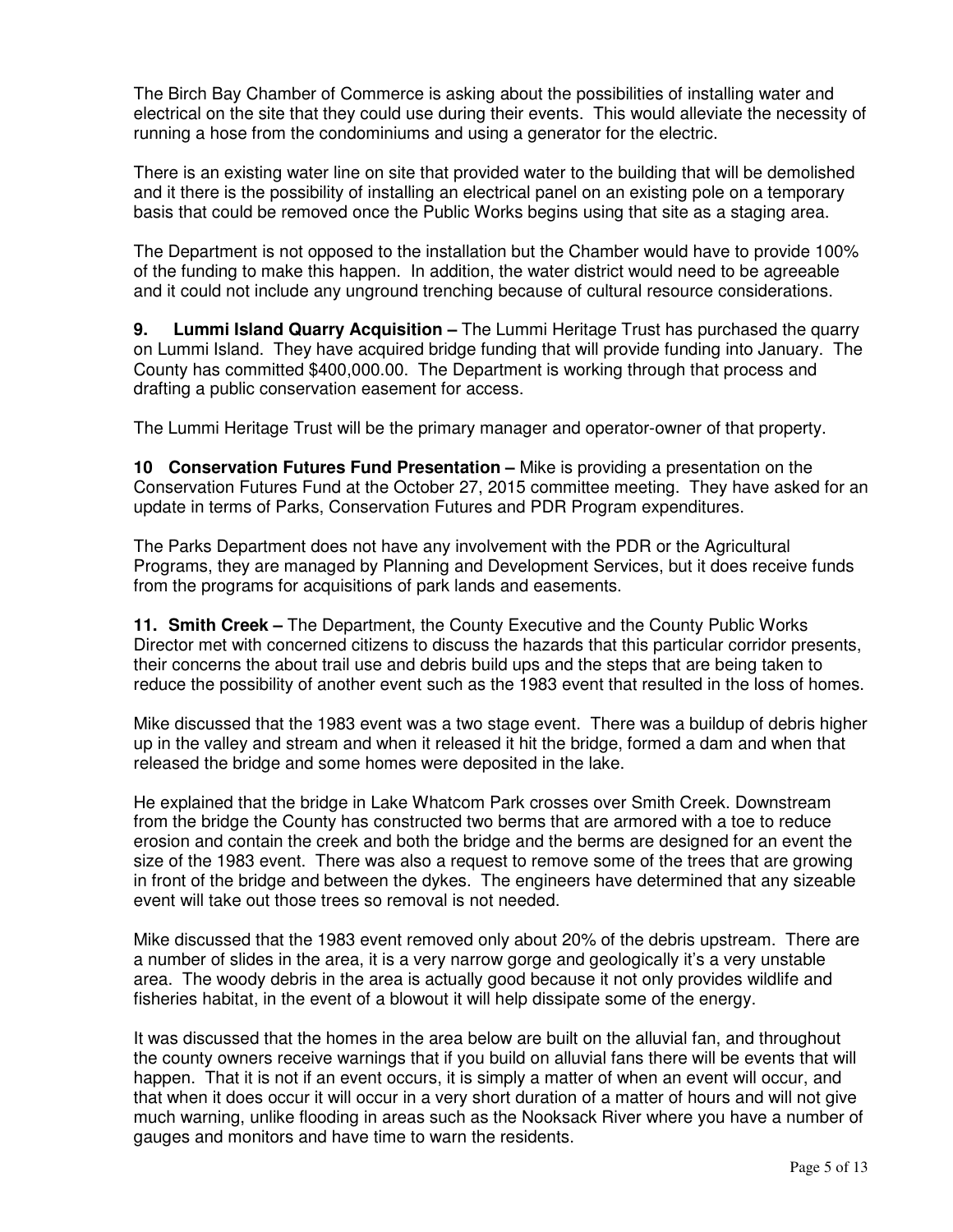The steps that are being taken to minimize an event are annual inspections of the area from a standpoint of safety down-stream by the Parks Department and Public Works. The last inspection was completed just recently.

In addition, in the Parks' planning process the Department has been sensitive to minimizing disturbance in the area. The area is also being allowed to mature into older growth forest which is the best and the only measure that can reasonably help mitigate an event.

**12. Point Roberts Senior Services Agreement –** This agreement is up for renewal. The agreement renewal will include the use of the Point Roberts Community Center and that funding the meal and staffing requirements for a second day will be provided by the Point Roberts Park District.

**13. Pickle Ball –** A group in Birch Bay has requested an area at Bay Horizon Park for pickle ball activities. The Department is not opposed to this but the Birch Bay Park and Rec District will need to assume any costs and are therefore working with them.

## **B. DESIGN AND DEVELOPMENT – ROD LAMB**

**1. South Fork Park Shoreline Substantial Permit –**The Hearing Examiner's meeting was conducted on September 16<sup>th</sup> and the permit has been issued.

At the meeting there were a few private party citizens that spoke in opposition to the park. The Hearing Examiner left the record open for a few days so that those in opposition could review the record and make comment.

After the hearing Rod spoke with those citizens and discussed how their park boundary concerns could be taken into consideration in the planning process. He also took down their contact information so that as we move forward in the development of the trail and begin marking boundaries they can be contacted so that we can work together to keep trail users on the trail and not on private property.

**2. Silver Lake Park Road & Electrical Improvements –** Over the last month the Department has been working with Planning and Development Services and the Fire Marshall for approval of the roads, electrical and water systems.

There was a very positive exchange at a pre-application meeting back in August. Approximately two weeks after the meeting the Department received a staff report indicating that the plan was acceptable with one exception; project approval was subject to the condition that fire flow be provided at the campgrounds as defined by the County. The fire flow definition in Whatcom County calls for a structure that will provide 500 gallons per minute at 20 PSI for a period of not less than one hour. This would require an installation of a 30,000 gallon tank on a hill, a road leading to the structure and the installation of a delivery infrastructure. This would drastically change the proposal of the project, the scope of work and the costs. The contract engineer was asked to price out this exception and the estimate was in excess of \$500,000.00. The entire project budget is approximately \$800,000.00.

Meetings were held with the Fire Marshall and the Planning and Development Director to discuss alternatives. The installation of a dry hydrant on site was rejected at that time so Rod contacted other fire departments and the local District 14 Training Officer stated that their department engine has a capacity of 10,000 gallons and when that ran out they would go to the Boy Scout camp to fill up at their dry hydrant because there is not a dry hydrant at Silver Lake Park. The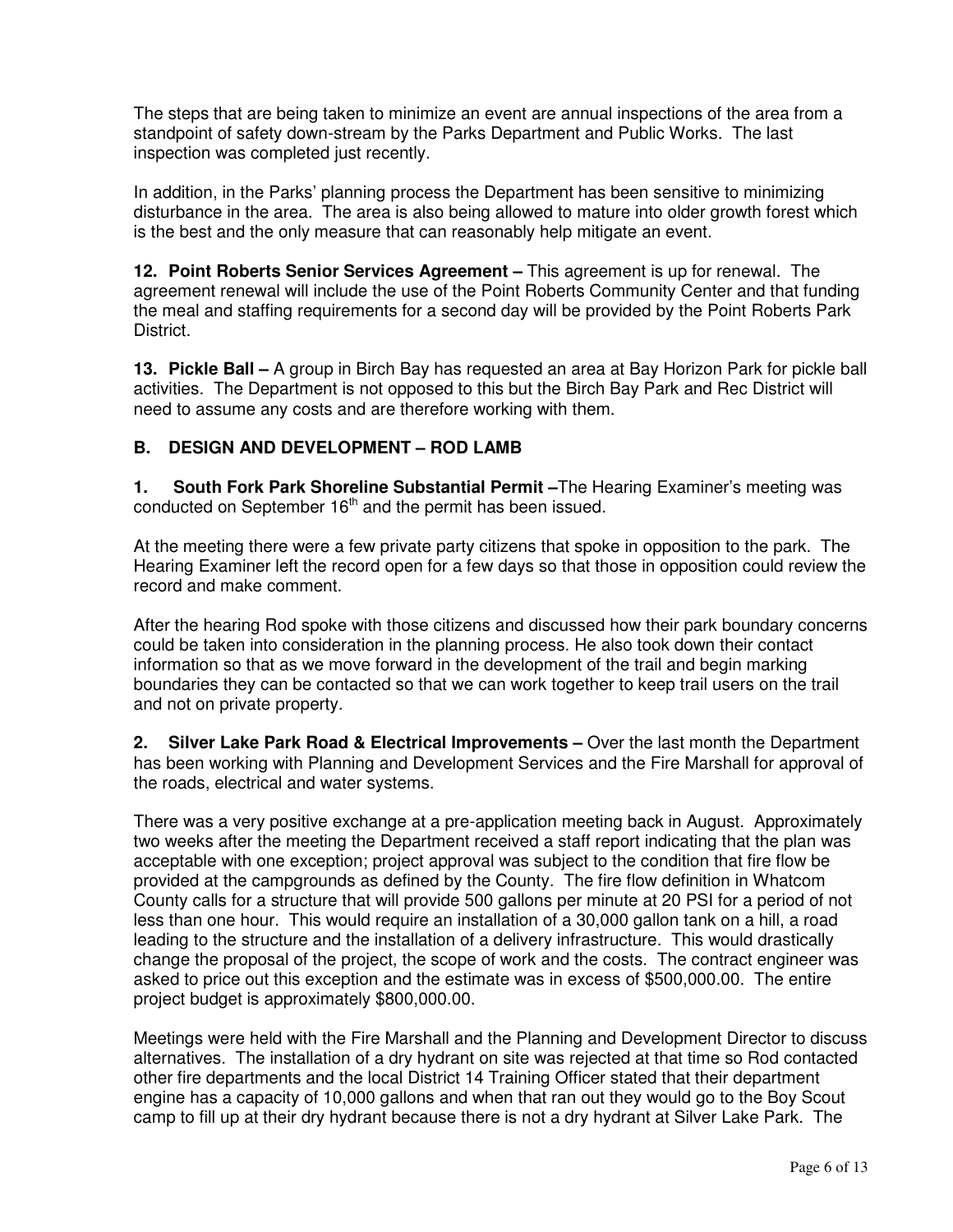District 14 Training Office indicated if the Parks Department did put in a dry hydrant next to the boat launch they would consider this an excellent on-site fire suppression improvement.

This information was provided to the Fire Marshall who discussed the installation of a dry hydrant at Silver Lake Park with the District 14 Training Office and agreed that a dry hydrant would be a reasonable compromise as long as the next time the fire suppressant or safety priority list for Silver Lake Park was updated that a sprinkler system for the Day Lodge be identified as a priority.

The best location for a dry hydrant was identified and it was agreed that the installation of a concrete pad would be required to provide a stable area for the engine to sit on while refilling and that when the fire suppressant or safety priority list for Silver Lake Park was updated a sprinkler system for the Day Lodge would be identified as a priority.

It was determined that this will cost approximately \$15,000.00 and that this will most likely be the route the Department will follow. Rod stated that the other requirement is that the dry hydrant must be designed by a Washington State licensed engineer and will require a series of approvals and permits.

It was suggested that contact be made with the Department of Ecology to discuss any changes in requirements for pulling water from the lake.

**3. Lighthouse Marine Park Dock Update –** The engineer was contacted to assess the dock failure. The engineer submitted two alternative auxiliary wave attenuation chambers designs. These were reviewed by Rod and the contractor who both had comments and suggestions regarding the designs. The comments and suggestions have been sent back to the engineer who agreed with them and is revising the drawings. The revised drawings will then be submitted to a fabricator for an estimate to manufacture the attenuation chambers.

Rod provided background into the long process of getting the dock installed and the incident that led to the ramp's failure. This is a complex problem and that it is too premature to determine who is at fault and how the problem is going to be resolved.

**4. Samish Playground –** Installation is set to begin this coming Monday with an anticipated project completion date of October 31st. It was discussed that there will be a press release issued upon completion and consideration for a ribbon cutting.

# **C. OPERATIONS REPORT – CHRIST THOMSEN**

- **1. Staffing** The Operations Department is now fully staffed. The last vacant position was the Electrician position and that was filled as of 9/31/15.
- **2. Incidents** Over the Canadian Thanksgiving holiday a camper choked on a piece of turkey and the Park Ranger, Aaron Johnson dislodged the food, saving the campers life. It is the intention of the Department to nominate Aaron for the Executive's Life Saving Award.

# **3. Projects**

 **a. Hovander House, Drying Shed and Tennant Lake Interpretive Center Roofing Project. –** The bid was awarded to Mt Baker Roofing and a contract has been signed. It is expected that the project will be completed prior to the winter season.

**b. Lighthouse Marine Park Boardwalk Demo –** The project has been awarded to P & P Excavation and the contract has been sent to the contractor for review/signatures. It is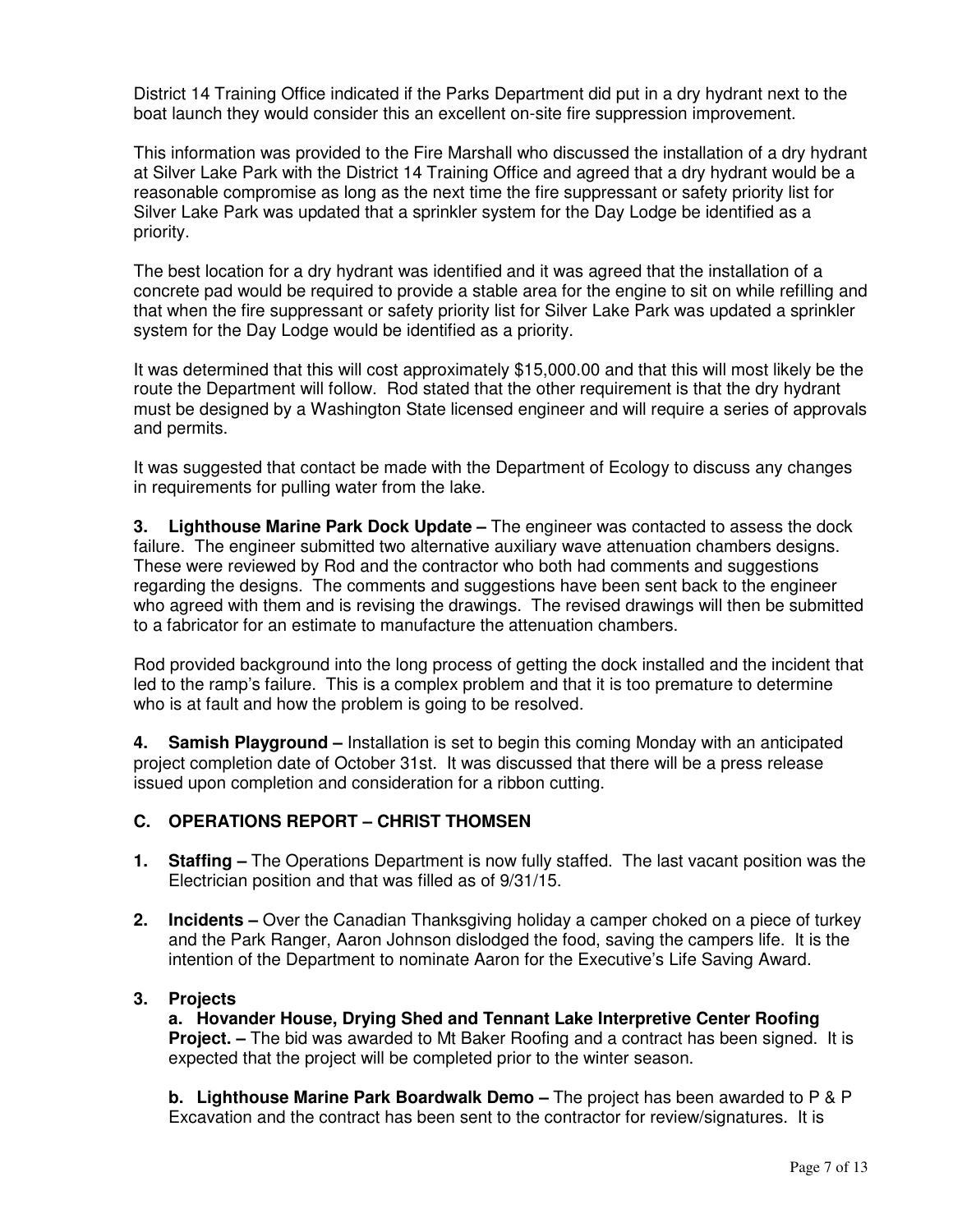anticipated that the demolition will begin prior to the end of October and will be completed in a very short time frame.

**c. Birch Bay Community Park Building Demolition –** A meeting was held with the State Department of Archaeology and Historic Preservation and the Archaeological Permit is expected to be issued within the next 30 days. The project will commence upon receipt of the permit and should be completed within 2 days.

**d. Canyon Lake Community Forest Alternative Access Route –** Meetings were held with John Gold from Sierra Pacific Industries to discuss alternatives for public access to this site.

After some discussion it was determined that the best option would be to pursue an easement or agreement with the Department of Natural Resources (DNR) for public access through DNR lands.

 DNR was contacted and they are interested in discussing this option and it is the goal to obtain access to the Community Forest by the end of the next summer season.

**4. Ongoing Projects –** Several projects that had watershed windows and were required to be complete prior to October 1<sup>st</sup> have been completed. These were the Samish Playground installation, the Plantation Rifle Range road shouldering work, the Birch Bay Trail ditch line and certain sections of the Hertz Trail.

Christ stated that completing these projects prior the watershed window closing was a big push for the maintenance crew and extra help staff.

**5. Trails –**A great deal of work was completed on the Chuckanut and Pine and Cedar Lakes trail systems. Over 9500 feet of trails and ditch lines were reconstructed as a primary project in terms of drainage for this winter. Drainage work in those areas will continue as staff patrol the area for downed trees, etc.

There was discussion regarding the importance of drainage on trails and having an ongoing storm maintenance plan.

**6. Equipment –** Eight pedal boats were replaced this fall. The pedal boats are a popular draw for the public on our lakes. We upgraded two of the boats from 2-person to 4-person because they are more popular.

They were not received until the end of the season as the manufacturer had problems with their manufacturing line but this actually wound up being a benefit for us because they upgraded some of the boats at no additional cost to the Department.

**7. Park Brochures –** An extra-help staff person who was hired for their graphic design skills has been developing new park brochures. Christ provided copies for Commission review. He explained that these are only drafts and templates but would appreciate any questions or comments.

The focus is on the main parks and subsets of park amenities and when completed will be posted online as a download for public convenience.

**8. Reservation Software System Upgrade –** The Park reservation software system will be utilized for point-of-sale at selected parks. On 10/27/15 a software representative will be meeting with Park Administrative and Plantation Rifle Range staff to discuss the necessary changes to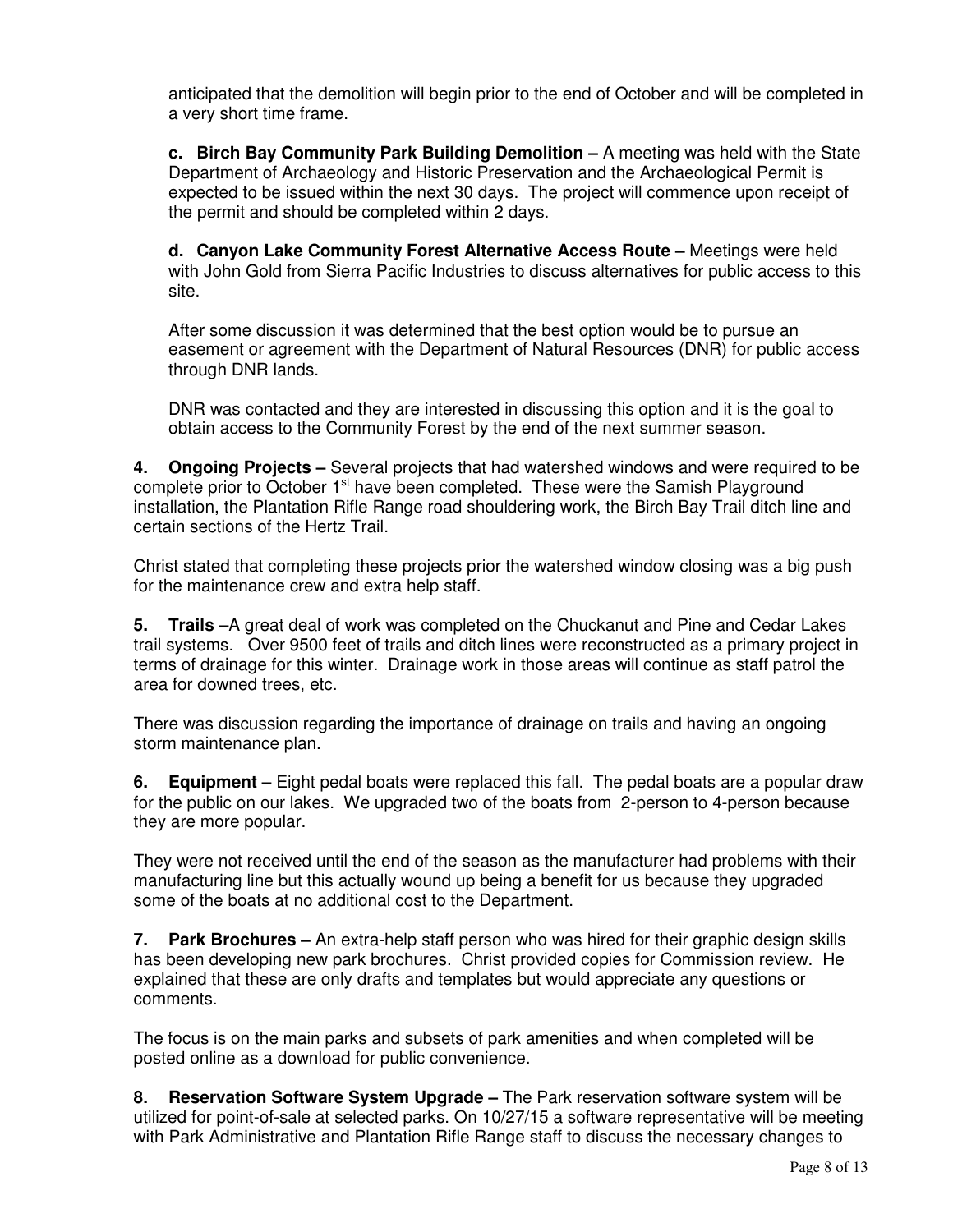the system to make the transition successful. The Plantation Rifle Range will be the first facility to use the point-of-sale on-site. Additional sites will be added as the system is ironed out.

#### **VIII. UNFINISHED BUSINESS**

### **A. LAKE WHATCOM RECONVEYANCE PLANNING UPDATE – ROD LAMB**

The next scheduled community work shop will be held on Thursday, November 5, 2015 at 6:00 PM at the Bloedel Donovan Community Center Meeting Hall. A public notice has been released and is posted on the Park website.

Additional flyers will be distributed to local business, post offices and park trailheads. The meeting will consist of a presentation of the draft trail proposal that reflects the previous meetings public input.

Following the meeting will be a 21 day comment period. Following that comment period work will begin on the environmental analysis of the proposal. This is a supplement to the SEPA permit submittal. There were discussions with Planning and Development Services who encouraged the inclusion of background on what the proposal is and what the impacts are, that providing that additional documentation will facilitate then in arriving at a fresh holding decision.

The environmental assessment work is expected to be completed by the end of this year. At that time a work session will be scheduled with County Council to review the draft trail plan, describe the planning process and relay input received about the plan from individuals throughout the community. If there are modifications that come out of this last meeting these will also be shared. The process will be summarized and a request for direction submitted.

If Council recommends moving forward, agrees with the plan we would then submit our SEPA application. If they would like to see some changes those changes will be made and resubmitted to Council.

It was requested that a copy of the trail plan be shared with the Commission members before the Public Planning meeting is held in order to be informed for the public. Rod stated that he will do his best to get a copy out to the Commission as soon as possible. The planned completion date for the draft is the Friday prior to the meeting.

### **IX. NEW BUSINESS**

 **A. REVIEW TRAIL STANDARDS – REID PARKER/CHRIST THOMSEN –** Christ Thomsen, Rod Lamb and Reid Parker met to discuss developing trail standards throughout the park trail system. Meetings were also held with various stakeholders for input.

It was decided to look at the US Forest Service standard and see how they would apply to our organization's needs and objectives and the types of trail opportunities provided.

A set of documents on the proposed trail standards were provided for Commission review and reference during a Power Point Presentation by Reid Parker that addressed the standards and provided field examples.

Also discussed was how the trail standards will provide guidance in terms of maintenance from year to year, provide a historical picture of the trails, look at all our existing trails and create trail management objectives based on the construction and existing use of the trail.

There was some discussion regarding the classifications and the possibility sharing the completed information with other jurisdictions.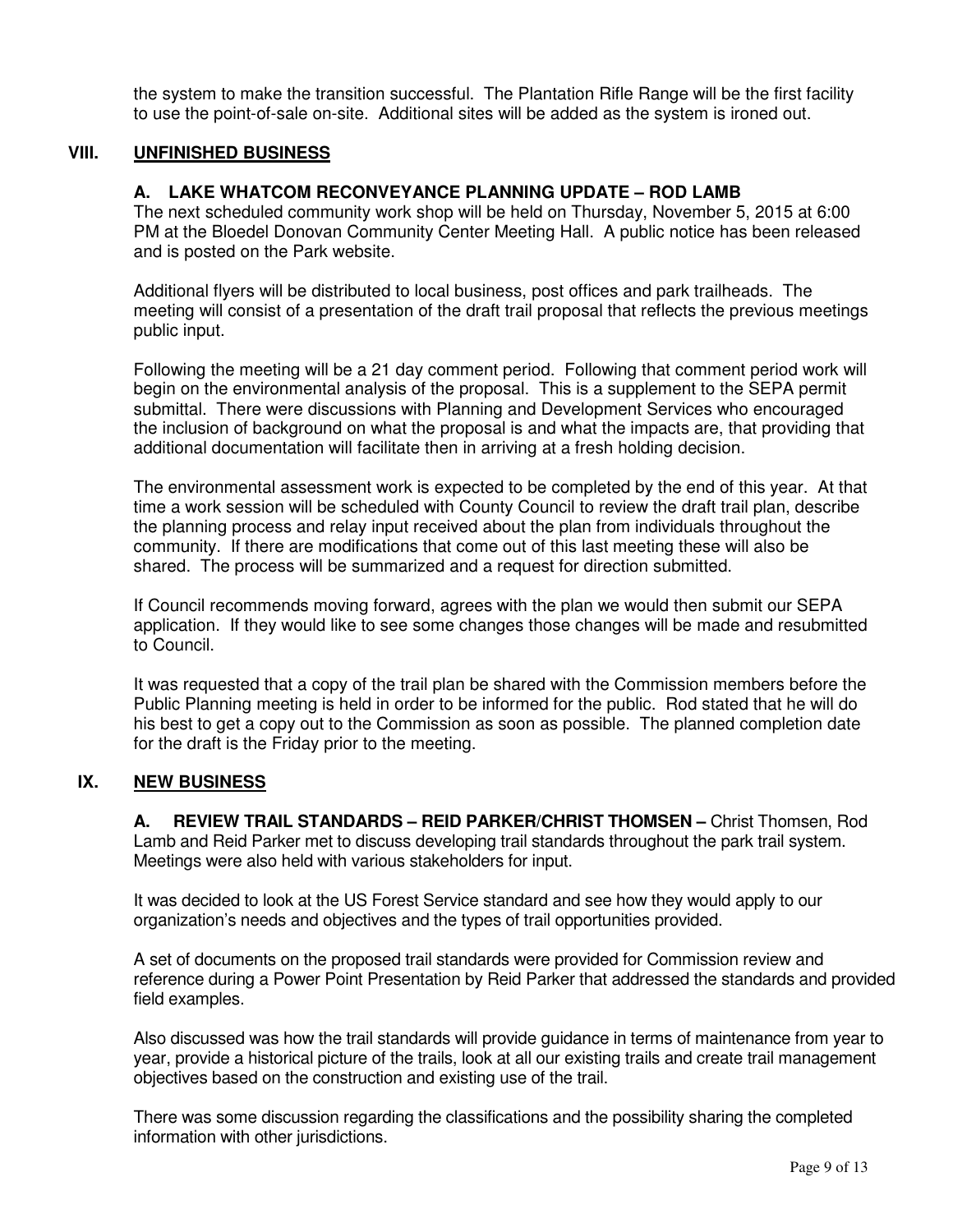The presentation discussed the Whatcom County Parks and Recreation Trail Classification and Design Parameters Overview and why trail standards are needed to provide the experience that the public has expressed they want. In addition, many of the existing trails in our parks are old roads, social trails that have not been designed correctly and present maintenance problems.

Trail standards will provide a consistent message when working with volunteers, stakeholders and park staff when discussing immediate need, standards for new construction design, maintenance priorities and solid criteria for any trail activity.

The Power Point Presentation reviewed the trail classifications, design parameters by classification, the specifications of each classification, the reasoning for the set specifications and a photographic example of each classification.

It was explained that once the trail standards have been adopted, staff will assign a classification to each of the trails throughout the Department, use them in planning documents for new trails and will be included, by reference, into the plan for the Lake Whatcom watershed. Each trail will have the Trail Management Objectives identified, cataloged into our management plan and hold volunteers and staff to those objectives.

There was discussion on how this information and the practical application to the trails can be useful in a grant application, is required in some cases to determine the cost and give the granting agencies more information when awarding a grant.

There was additional discussion regarding technical trail features such and jumps and high elevation features. These have not been included in this packet because if technical trail features are added it has to be a very conscious decision and would be considered on a case by case basis as standards are ever evolving and changing and the decision would need to be made for the specific landscapes and trails.

The floor was opened for comments and questions. The following were the comments and suggestions discussed.

It was suggested that in addition to standard recreations trails other categories such as commuter trails should be considered between cities that cater to pedestrian and bicycle use and that these trails may require different standards than discussed in the categories presented and to identify the agency that would be responsible for maintenance and upkeep. It was noted that a trail plan and or objectives can always be modified in the future to meet the changing needs of the community.

The next steps to be taken are how the captured trail information will be used to identify what percentage of each type of trails are in the system and does this match with usage and demand. That this will help Park staff make informed decisions on changes and improvements to the trails system in order to give all trail users an opportunity to experience the trails.

As the population ages, changes will need to be made to the trails and interpretive signs. Interpretive signs will be updated to provide trail difficulty, the location of rest station and trail usage. Trails will need to be evaluated to establish standards and guideline for assisted mobility devises and rest stations added. This information may also be required when applying for grants.

Because the local hospital is known for their cardio and joint replacements, trails that are closer to the center of Bellingham could be designed for cardio and joint rehab.

Christ stated that there is additional work to be done on the trail standards draft documents in order to move forward. He asked that the Commission Members take the documents provided home and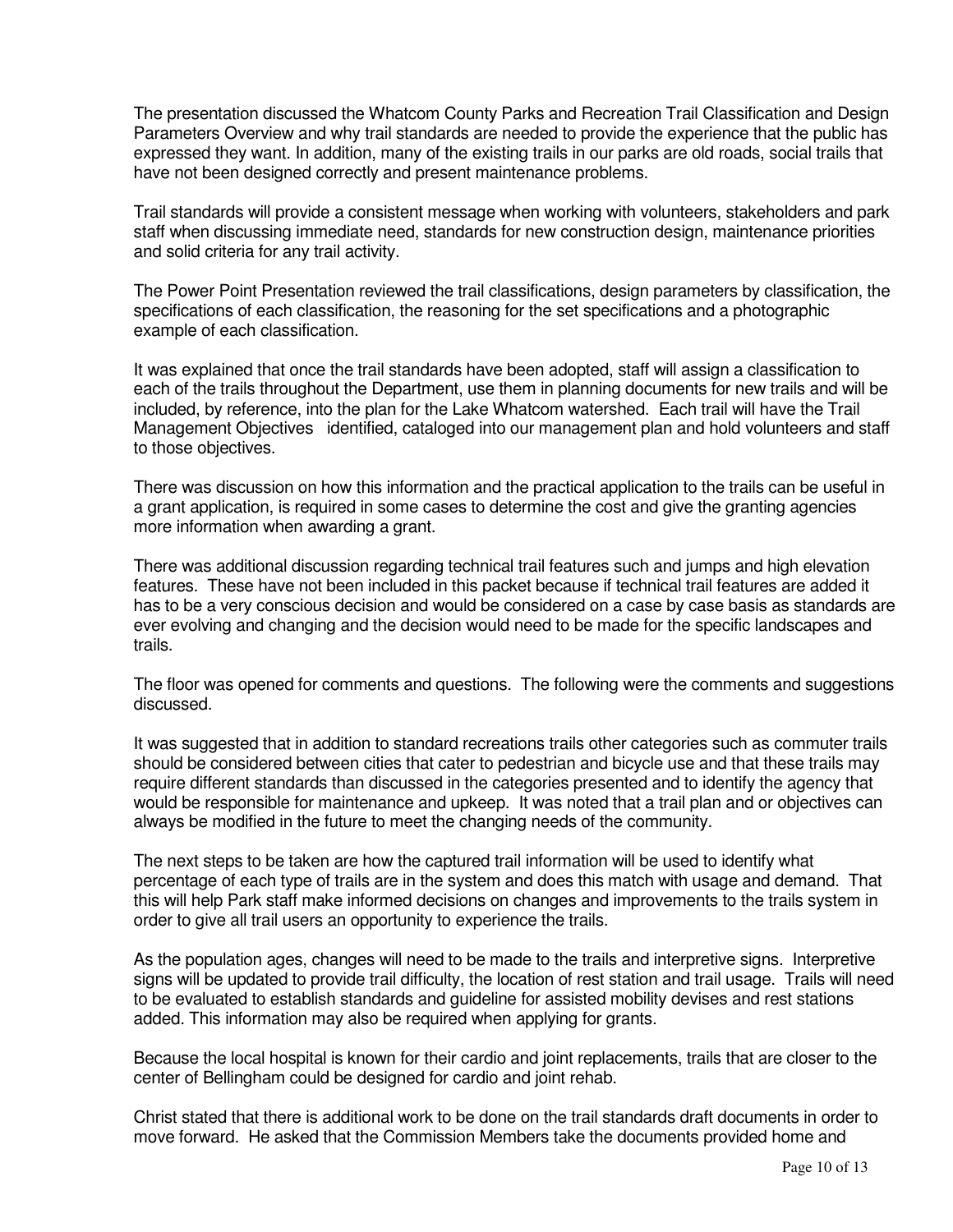communicate any comments or feedback to him for consideration as the final touches are made to the trail standards.

### **B. REVIEW PLANNING COMMISSION CHANGES TO CHAPTER 9-WHATCOM COUNTY COMPREHENSIVE PLAN**

Mike provided copies of the revised Chapter 9 for Commission review. He stated that he met with the County Executive regarding the concerns that were raised by the Commission at the last meeting. The County Executive suggestion that a letter be drafted to Whatcom County Council requesting that the main corridor trails and corresponding map not be removed from Chapter 9.

Mike stated that the Executive asked him to relay to the Commission that it is the prerogative of the Commission to advise as it sees fit, that the review and revision of the Comprehensive Plan is not an Executive Initiative and that the Planning Commission works for the County Council and therefore it is County Council that will need to weigh in on this.

Mike discussed that he has had several conversations with various trail groups that have a stake in these trails and the following concerns have been noted. Removal will be negatively affect funding requests that are outside of the County funding process, that trails that were removed are approved, established trails that in many instances are fully marked and are maintained. Additionally, if the trail corridors are removed from the County Comprehensive Plan they will not get the recognition by other agencies such as State and Federal agencies. Many local communities are invested in the trails in terms of acquiring connecting sections, improving existing sections that pass through their communities and have the same concerns.

Mike stated that he was also contacted by a Council member who had obviously had conversations with constituents who expressed displeasure that the trail corridors and map were removed from the County Comprehensive Plan and therefore was also very concerned about the removal.

Mike was asked when a letter expressing Commission recommendations would be needed. Mike discussed that there are two upcoming opportunities to address the Planning Commission.

On Thursday, November 12, 2015 there is a public meeting to discuss the preliminary Planning Commission's finding and recommendations on the County Comprehensive Plan. This could include discussions and or consideration of amendments to any chapters of the Comprehensive Plan.

Then on Thursday, December 10, 2015 is a public hearing to release the Planning Commission's final recommendations on the County Comprehensive Plan.

It was discussed that it would be best to send a letter expressing the Park Commission recommendations to the Planning Commission with a copy to the Whatcom County Council prior to the November  $12<sup>th</sup>$  meeting and also to have a representative attend the November  $12<sup>th</sup>$ meeting to verbally express Commission recommendations.

There was some discussion regarding the difference between having the trail corridors and map in the Whatcom County Comprehensive Plan and the Parks Open Space Plan versus having them only in the Parks Open Space Plan and the importance of having them in both plans in terms of planning and funding for not only the County Parks Department but also for the local municipalities.

There was a discussion that the concerns that public outreach to private land owners to increase their awareness of where the trail corridors are located has not been addressed but that in fact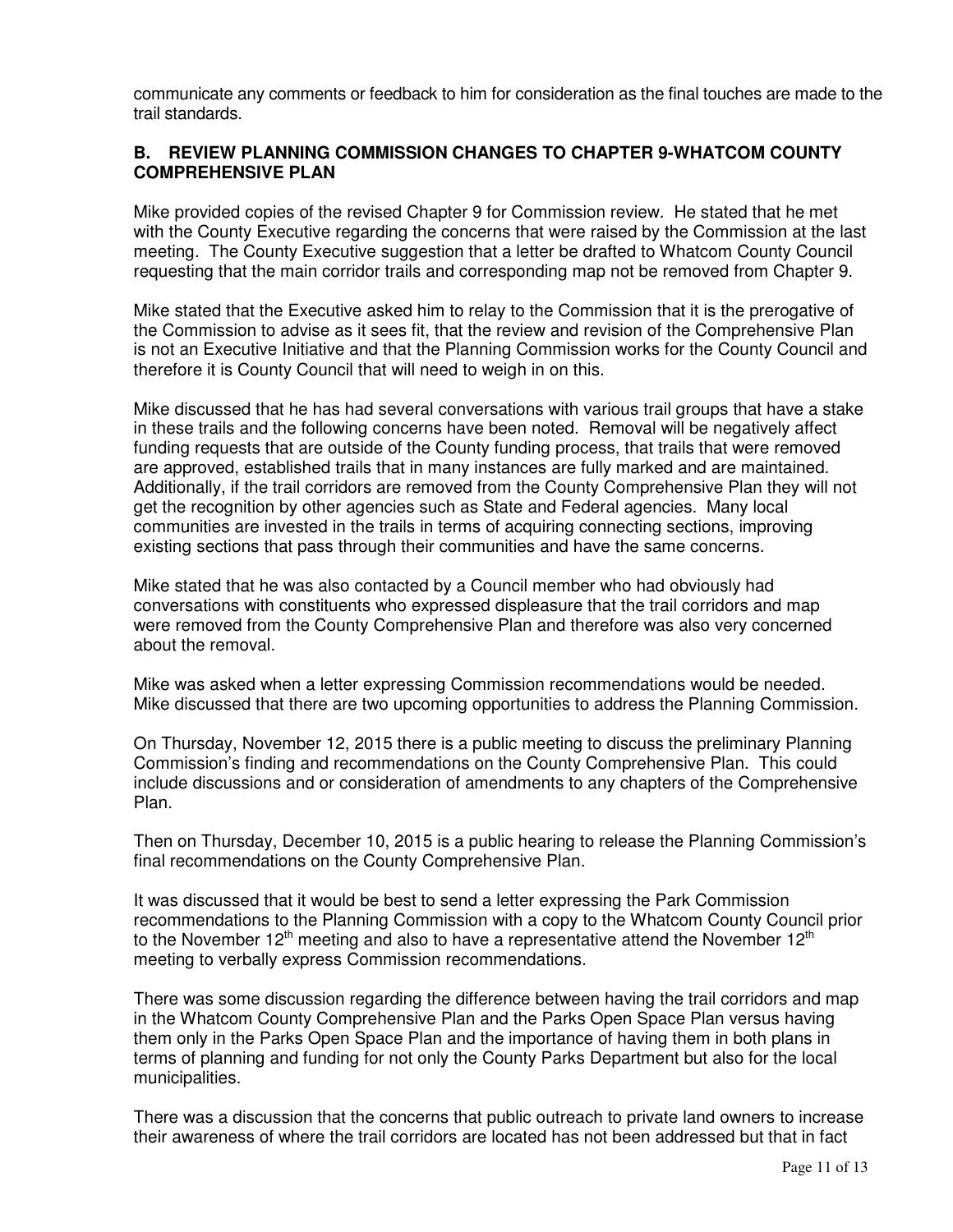that the information has been in the County Comprehensive plan for many years and that throughout the development of the Plan there has been outreach to private land owners as well as public information forums conducted.

**MOTION:** It was moved by Richard Sturgill and seconded by Vern Yadon that Paul Woodcock, Chair draft a letter representing the Parks and Recreation Commission's recommendation to add the trail references and the maps back into the Comprehensive Plan, specifically Policy 9.C.24, 25, 26 and 27 and the map that corresponds to those which by reference is the Proposed Map 9- 2 to replace existing map 23, Proposed Trail Corridors.

Discussion was called for. After extensive discussion the motion passed with a vote of 5 for, 0 opposed. Theresa Sygitowicz abstained.

## **C. DISCUSSION OF OFF LEASH DOG AREAS AT LIGHTHOUSE MARINE PARK AND MAPLE BEACH**

Mike stated at Point Roberts there is not an off leash area in either Lighthouse Marine Park or Maple Beach and the Sheriff's Department as well as our Ranger has been enforcing the leash law throughout the Point Roberts area and in our Parks. As a result we have had a request to establish an off leash area at Lighthouse Marine Parks and/or Maple Beach.

It was discussed that there is really no area at Lighthouse Marine Park to set up a specific offleash area and that dogs off-leash at Maple Beach would create a disturbance to the marine mammals, the shellfish beds and other dog owners who control their dogs with a leash and feel other dogs owners should too.

**MOTION:** It was moved by Richard Sturgill, seconded by Theresa Sygitowicz and passed unanimously to not make any changes in the Maple Beach and Lighthouse Marine Park pet policy, all animals must be on-leash.

#### **D. DISCUSSION AND APPROVAL OF SUPPORT LETTER RECOMMENDING ADDING THE BELLINGHAM-MOUNT BAKER TRAIL CORRIDOR TO CHAPTER 9 – WHATCOM COUNTY COMPREHENSIVE PLAN**

The Chair recognized Daniel Probst. Daniel provided background into the timeline of the development of the Bellingham-Mount Baker Trail corridor and the route that it would follow.

There was a great deal of discussion regarding easements, letters of support, agency involvement and funding for the trail.

**MOTION:** It was moved by Janet Boyhan and seconded by Jeff Margolis that the Parks Commission supports the Bellingham-Mount Baker Trail proposed by Daniel Probst to the County Council and that it should be included in Chapter 9 of the Whatcom County Comprehensive Plan and also in the Whatcom County Parks and Recreation Open Space Plan. The motion passed 4 for and 0 opposed. Theresa Sygitowicz and Vern Yadon abstained.

# **X. ANNOUNCEMENTS – NONE**

## **XI. NEXT MEETING DATE AND LOCATION**

The November 19, 2015 Whatcom County Parks and Recreation Commission Meeting will be held at the Whatcom County Parks and Recreation Administrative Office at 6:00 PM.